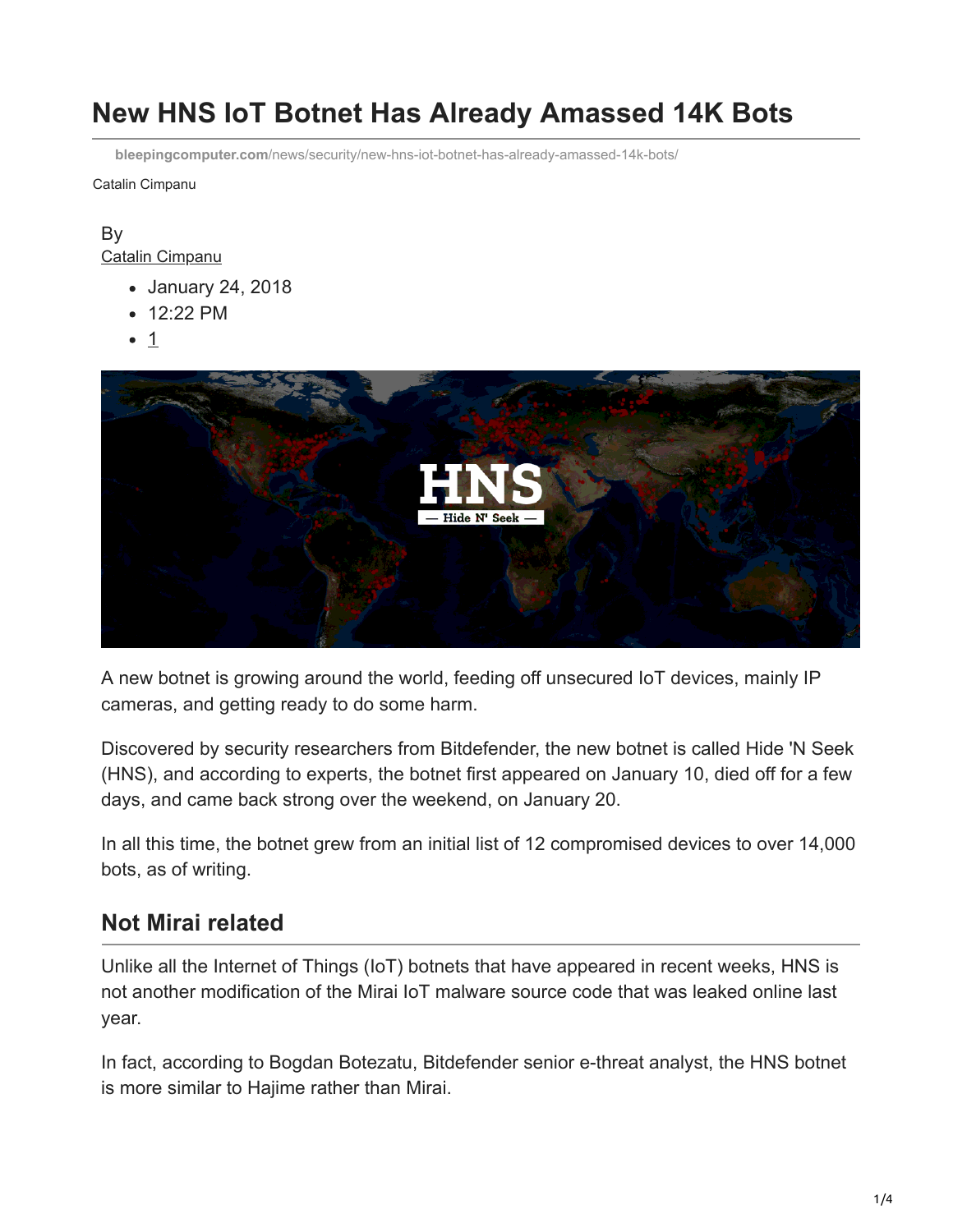"It is the second known IoT botnet to date, after the notorious Hajime botnet, that has a decentralized, peer-to-peer architecture," Botezatu says. "However, if in the case of Hajime, the P2P functionality was based on the BitTorrent protocol, here we have a custom-built P2P communication mechanism."

According to an [analysis](https://labs.bitdefender.com/2018/01/new-hide-n-seek-iot-botnet-using-custom-built-peer-to-peer-communication-spotted-in-the-wild/) Botezatu authored today, each bot contains a list of IPs of other infected bots, a list that can be updated in real-time, as the botnet grows and bots are lost or gained.

HNS bots relay instructions and commands from one another, similar to the basics of the P2P protocol. Botezatu says an HNS bot can receive and execute several types of commands, such as "data exfiltration, code execution and interference with a device's operation."

# **No DDoS function (yet)**

Surprisingly, Bitdefender experts did not find a DDoS function, meaning the botnet is intended to be deployed as a proxy network, similar to how most IoT botnets have been weaponized in the past year after DDoS functions drew too much attention and led to the downfall of many aggressive botnets.

The botnet spreads via dictionary brute-force attacks against devices with open Telnet ports. Just like its unique P2P bot management protocol, this spreading mechanism is also heavily customized. Botezatu explains below:

The bot features a worm-like spreading mechanism that randomly generates a list of IP addresses to get potential targets. It then initiates a raw socket SYN connection to each host in the list and continues communication with those that answer the request on specific destination ports (23 2323, 80, 8080). Once the connection has been established, the bot looks for a specific banner ("buildroot login:") presented by the victim. If it gets this login banner, it attempts to log in with a set of predefined credentials. If that fails, the botnet attempts a dictionary attack using a hardcoded list.

Once a session is established with a new victim, the sample will run through a "state machine" to properly identify the target device and select the most suitable compromise method. For example, if the victim has the same LAN as the bot, the bot sets up TFTP server to allow the victim to download the sample from the bot. If the victim is located on the internet, the bot will attempt a specific remote payload delivery method to get the victim to download and run the malware sample. These exploitation techniques are preconfigured and are located in a memory location that is digitally signed to prevent tampering. This list can be updated remotely and propagated among infected hosts.

The good news is that just like all IoT malware, HNS cannot establish persistence on infected devices, meaning the malware is automatically removed with every device reboot.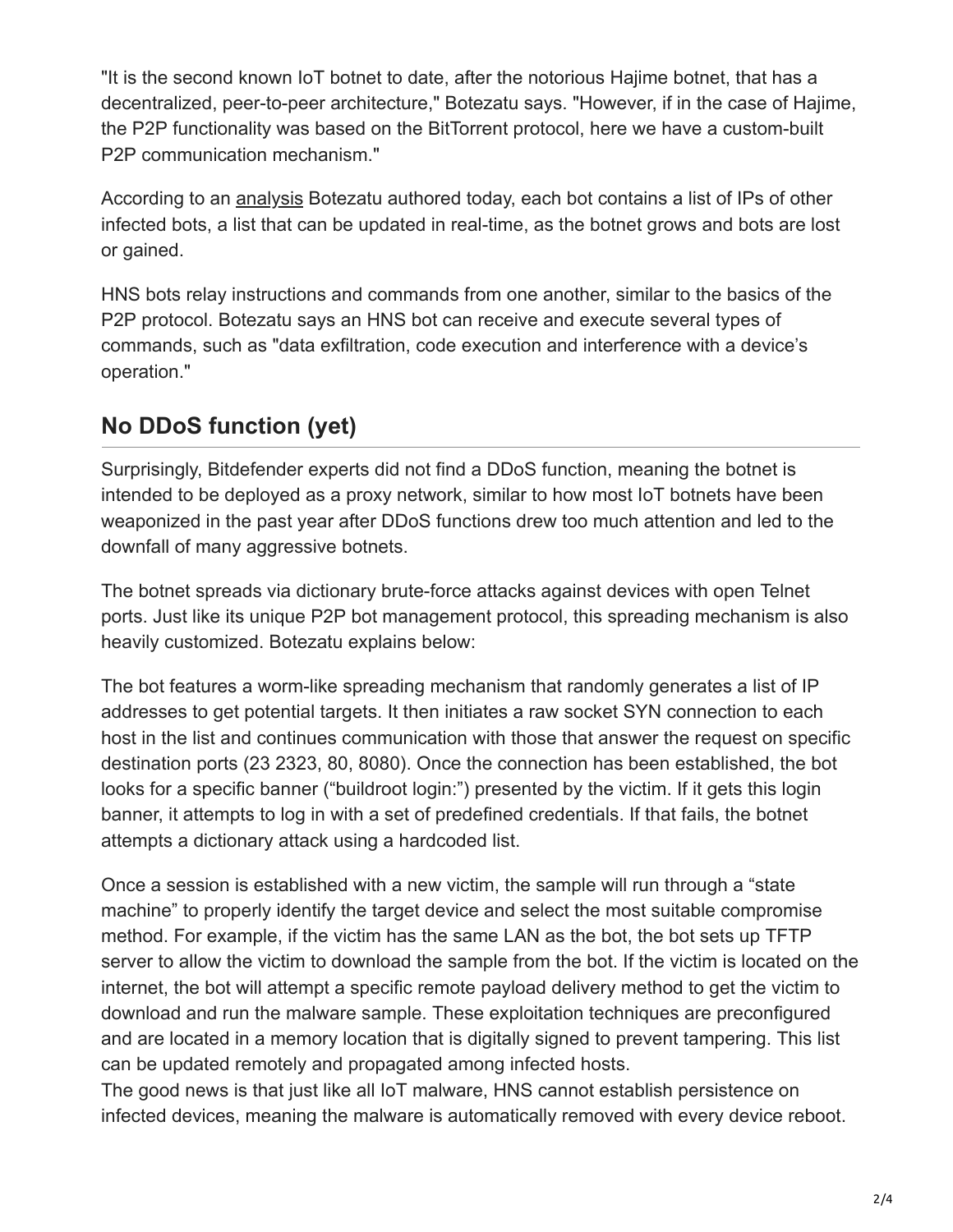This makes managing the HNS botnet a 24-hour job, with the botnet needing constant supervision from its creator in order to ensure the botnet continues to add new bots before the old ones die off.

## **HNS still under development**

In addition, because it's a new arrival on the IoT malware scene, HNS is also in a state of constant change, as its operator(s) explores new spreading and bot management techniques.

As many of these "new" botnets have had a tendency to disappear after a few weeks, let's hope HNS' author gets bored and abandons his "experiment."

A 14K botnet is nothing to ignore. If we learned anything from the **ProxyM** botnet is that you don't need tens of thousands of infected devices to run a profitable botnet. Four-five thousands are enough.

### **Related Articles:**

[Microsoft detects massive surge in Linux XorDDoS malware activity](https://www.bleepingcomputer.com/news/security/microsoft-detects-massive-surge-in-linux-xorddos-malware-activity/)

[Microsoft: Sysrv botnet targets Windows, Linux servers with new exploits](https://www.bleepingcomputer.com/news/security/microsoft-sysrv-botnet-targets-windows-linux-servers-with-new-exploits/)

[New cryptomining malware builds an army of Windows, Linux bots](https://www.bleepingcomputer.com/news/security/new-cryptomining-malware-builds-an-army-of-windows-linux-bots/)

[Emotet botnet switches to 64-bit modules, increases activity](https://www.bleepingcomputer.com/news/security/emotet-botnet-switches-to-64-bit-modules-increases-activity/)

[New stealthy BotenaGo malware variant targets DVR devices](https://www.bleepingcomputer.com/news/security/new-stealthy-botenago-malware-variant-targets-dvr-devices/)

- [Botnet](https://www.bleepingcomputer.com/tag/botnet/)
- $\bullet$  [IoT](https://www.bleepingcomputer.com/tag/iot/)
- [Malware](https://www.bleepingcomputer.com/tag/malware/)

#### [Catalin Cimpanu](https://www.bleepingcomputer.com/author/catalin-cimpanu/)

Catalin Cimpanu is the Security News Editor for Bleeping Computer, where he covers topics such as malware, breaches, vulnerabilities, exploits, hacking news, the Dark Web, and a few more. Catalin previously covered Web & Security news for Softpedia between May 2015 and October 2016. The easiest way to reach Catalin is via his XMPP/Jabber address at campuscodi@xmpp.is. For other contact methods, please visit Catalin's author page.

- [Previous Article](https://www.bleepingcomputer.com/news/security/software-framework-flaw-affects-apps-from-skype-signal-slack-twitch-others/)
- [Next Article](https://www.bleepingcomputer.com/news/microsoft/microsoft-will-soon-let-users-see-what-telemetry-windows-10-collects/)

### **Comments**